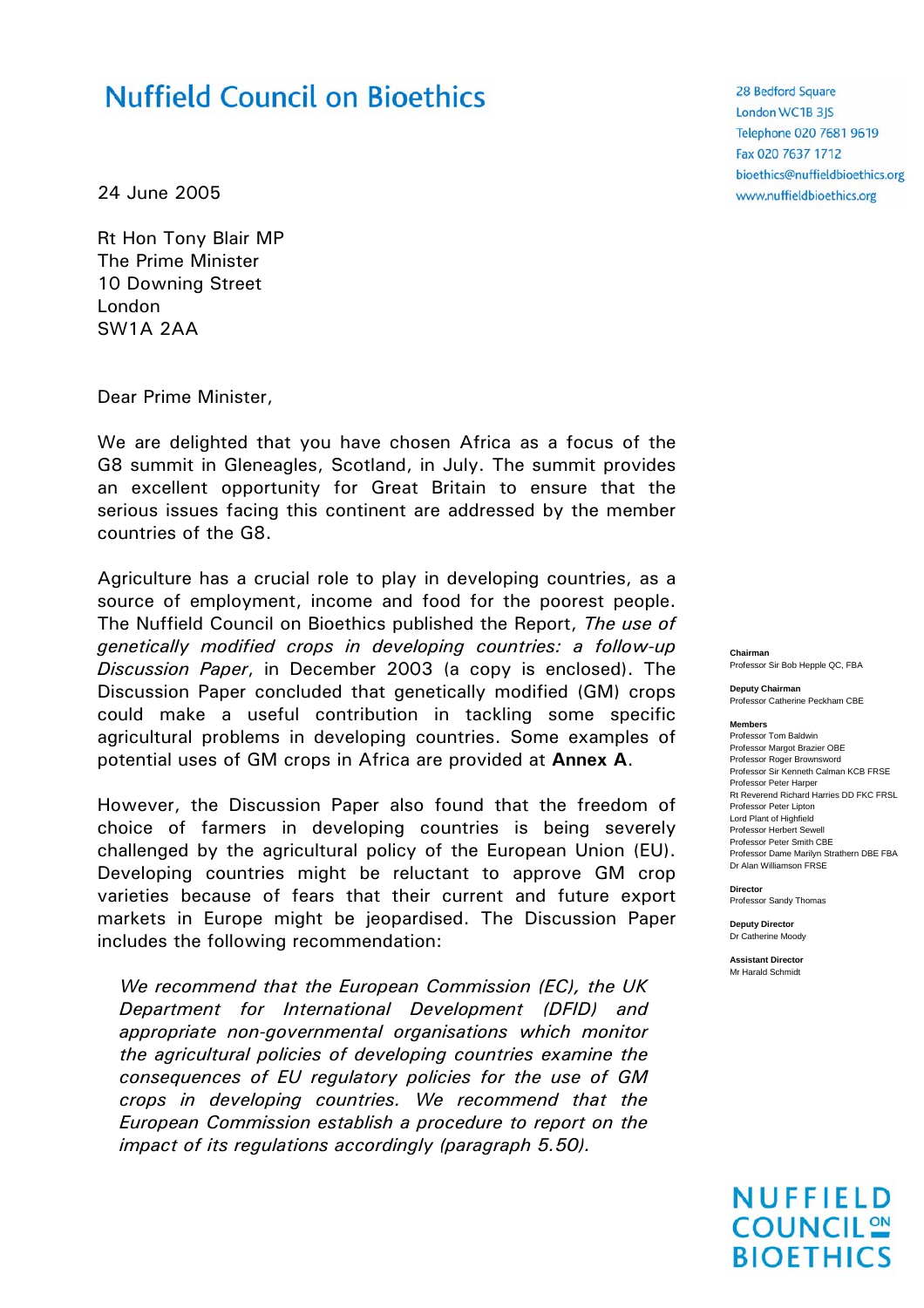A summary of the rationale behind the recommendation is provided at **Annex B**.

As far as we are aware, this recommendation has not yet been implemented by the relevant organisations. We therefore urge you to highlight the effects of European regulations on the use of GM crops in developing countries, and the need to examine and report on any impacts, to the eight member countries of the G8 at the July summit.

Yours sincerely,

Sos Kepple

Professor Sir Bob Hepple QC FBA Chairman of the Council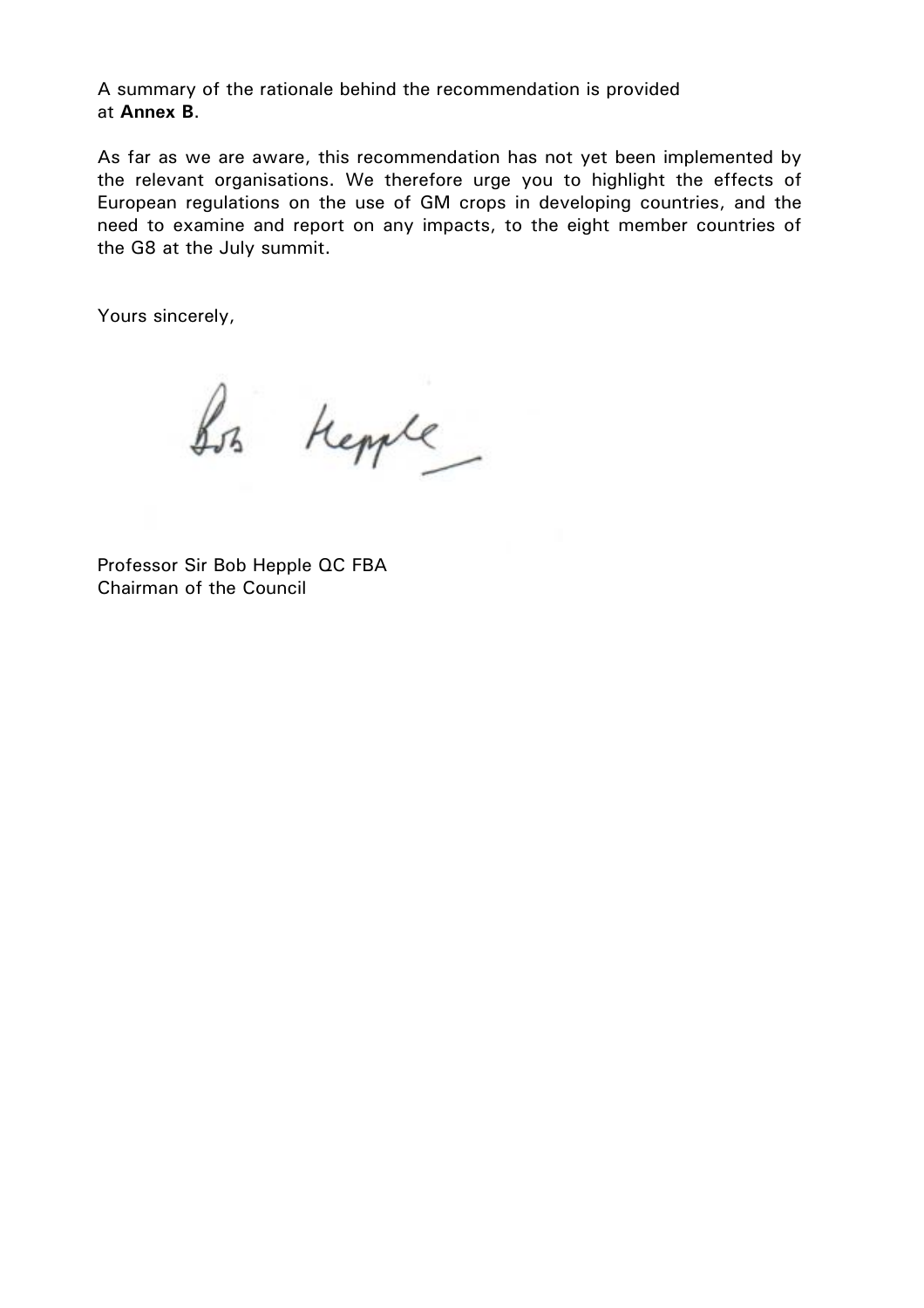# **Annex A**

## **Examples of GM crops in Africa**

### **GM bananas**

Approximately half a billion people in Asia and Africa depend directly on farming of bananas. In Uganda, the crop is cultivated on one third of the arable land, and per capita consumption is 50 times higher than in the UK.<sup>1</sup> Research is currently being undertaken to genetically modify bananas to resist the Black Sigatoka fungus. Untreated, this fungus can reduce banana yields by as much as 70%. Currently, farmers spend one quarter of the production costs on fungicides, and farm workers may risk their health by applying the spray, up to 40 times per year. A GM banana, resistant to the fungus, could eliminate these problems, reducing the amount of fungicide required and, at the same time, increasing yields.

#### **GM sweet potato**

In Kenya, as in many other African developing countries, sweet potato is an important subsistence crop grown typically by small-scale farmers. About 40% of the harvest is usually kept for household consumption. Sweet potatoes can adapt to a wide range of environmental conditions and grow in both fertile and marginal areas. It is the second most important subsistence crop after maize. However, yields are low. The usual African yield of six tons per hectare is less than half of the global average.<sup>2</sup> Viruses and weevils frequently reduce yields by as much as 80%.<sup>3</sup> Effective controls for these pathogens are not available. Since 1991 the Kenya Agricultural Research Institute (KARI), in cooperation with Monsanto and universities in the US, has developed GM sweet potato strains that are resistant to the feathery mottle virus. Royalty-free licensing agreements have been signed that allow KARI and research institutes in other African countries to use the technology in the future. The crops are currently being tested in field trials and it is expected that yields will increase by approximately 18-25%. Where farmers sell part of their harvest, it has been predicted that the increased income will be between 28-39%.<sup>4</sup> However, some commentators caution against overly optimistic prognoses for the success of the GM sweet potato. They point out that there are three main viruses, and that resistance to the feathery mottle virus would not ensure protection against the other types.<sup>5</sup>

#### **Other crops**

More than 30 other genetically modified crops including maize, wheat, barley, millet, potatoes, and cowpea are under development in African countries such as Egypt, Kenya, Zimbabwe and South Africa.

<sup>1</sup> Pearce F (2003) Going bananas, *New Scientist* 177 (2378): 26–9. 2

<sup>&</sup>lt;sup>2</sup> Qaim M (1999) The Economic Effects of Genetically Modified Orphan Commodities: Projections for Sweet Potato in Kenya ISAAA Brief No. 13 (Ithaca, NY: ISAAA).

<sup>3</sup> Monsanto (2003) *Our commitments: Technology Cooperation*. Available:

http://www.monsanto.com/monsanto/layout/our\_pledge/techcoop.asp. Accessed on: 20 Oct 2003.

<sup>&</sup>lt;sup>4</sup> Qaim M (1999) The Economic Effects of Genetically Modified Orphan Commodities: Projections for Sweet Potato in Kenya ISAAA Brief No. 13 (Ithaca, NY: ISAAA); Pew Initiative on Food and Biotechnology (2001) Harvest on the Horizon: Future Uses of Biotechnology (Washington, DC: Pew Initiative on Food and Biotechnology).

<sup>5</sup> Odame H, Kameri-Mbote P and Wafula D (2002) Innovation and policy process: case of transgenic sweet potato in Kenya, in *Econ Polit Weekly,* XXXVII No 27.